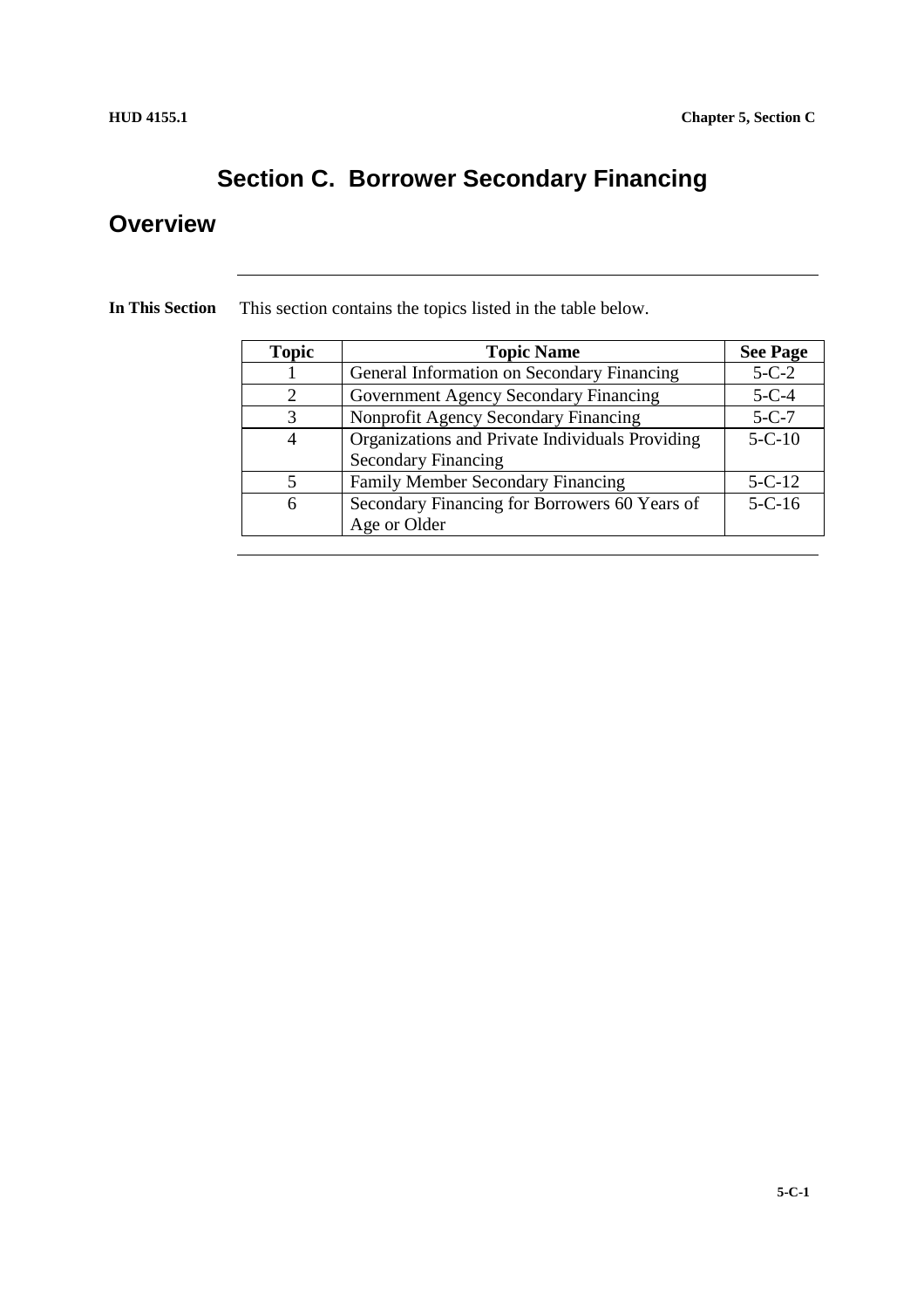# **1. General Information on Secondary Financing**

| <b>Introduction</b>                                                                                   | This topic contains general information on secondary financing, including                                                                                                                                                                                                                                                                                                                                                   |
|-------------------------------------------------------------------------------------------------------|-----------------------------------------------------------------------------------------------------------------------------------------------------------------------------------------------------------------------------------------------------------------------------------------------------------------------------------------------------------------------------------------------------------------------------|
|                                                                                                       | • a definition of secondary financing<br>• secondary financing documentation requirements, and<br>• references for permissible sources of secondary financing.                                                                                                                                                                                                                                                              |
| <b>Change Date</b>                                                                                    | November 19, 2010                                                                                                                                                                                                                                                                                                                                                                                                           |
| 4155.1 5.C.1.a<br><b>Definition of</b><br><b>Secondary</b><br><b>Financing</b>                        | Any financing other than the first mortgage that creates a lien against the<br>property is considered secondary financing. Such financing is not considered<br>a gift, even if it is a "soft" or "silent" second, or has other features forgiving<br>the debt.                                                                                                                                                              |
|                                                                                                       | <i>Note</i> : A "soft" or "silent" second is secondary financing with no monthly<br>repayment provisions.                                                                                                                                                                                                                                                                                                                   |
| 4155.1 5.C.1.b<br><b>Secondary</b><br><b>Financing</b><br><b>Documentation</b><br><b>Requirements</b> | The lender must obtain from the provider of any secondary financing, and<br>include in the endorsement binder<br>· documentation showing the amount of funds provided to the borrower for<br>each transaction, and                                                                                                                                                                                                          |
|                                                                                                       | • copies of the loan instruments.<br>Notes:<br>• FHA reserves the right to reject any secondary financing<br>- that does not serve the needs of the intended borrower, or<br>- where the costs to the participant outweigh the benefits derived by the<br>borrower.<br>• Costs incurred for participating in a downpayment assistance secondary<br>financing program may only be included in the amount of the second lien. |
|                                                                                                       | Continued on next page                                                                                                                                                                                                                                                                                                                                                                                                      |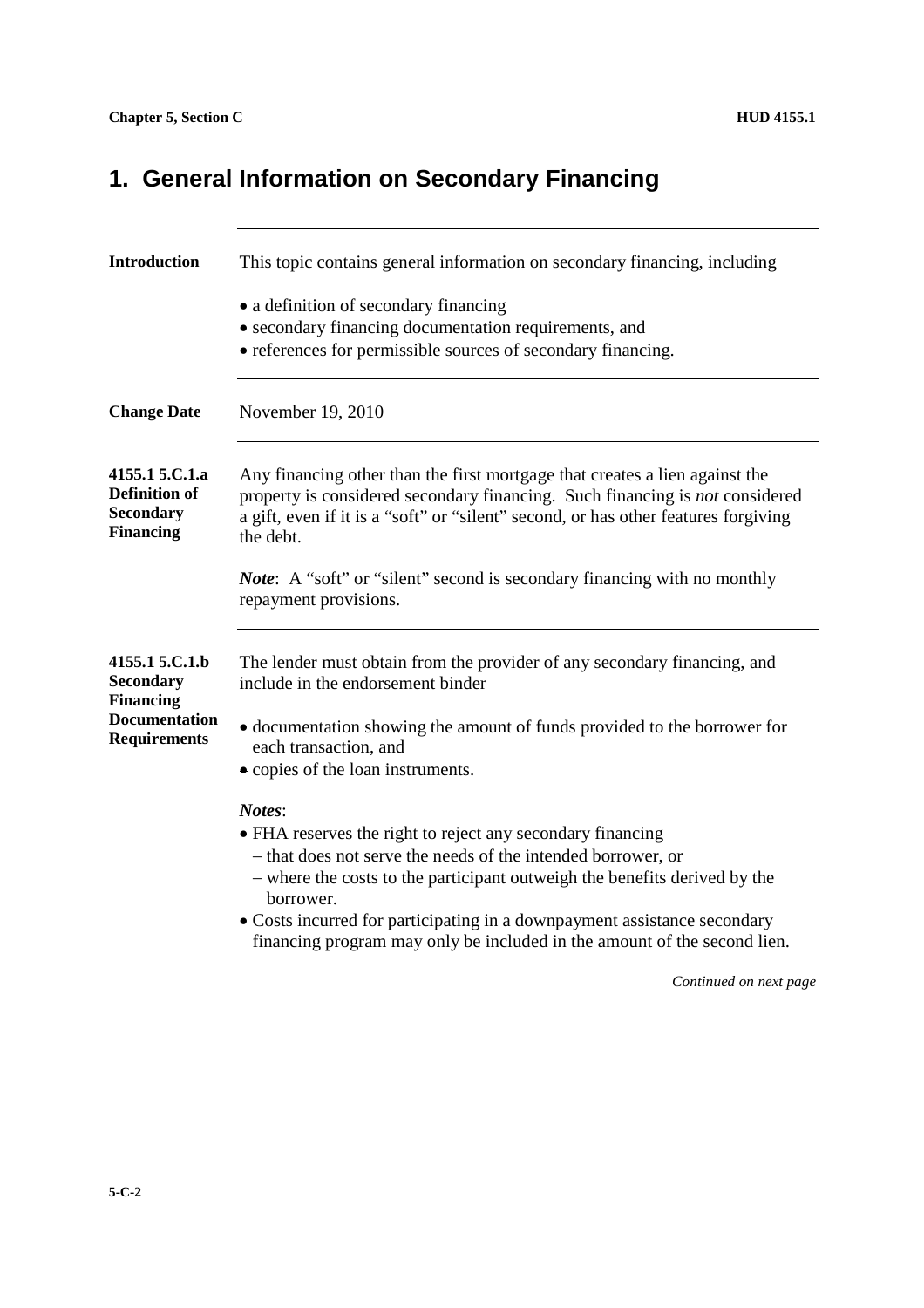# **1. General Information on Secondary Financing, Continued**

| 4155.1 5.C.1.c<br>Permissible                                            | For more information on                                                                                                                                                                                                                                                                                                                                                                                              |
|--------------------------------------------------------------------------|----------------------------------------------------------------------------------------------------------------------------------------------------------------------------------------------------------------------------------------------------------------------------------------------------------------------------------------------------------------------------------------------------------------------|
| <b>Sources of</b><br><b>Secondary</b><br><b>Financing</b><br>(Reference) | • secondary financing from government agencies, see HUD 4155.1 5.C.2<br>• secondary financing from nonprofit organizations, see HUD 4155.1 5.C.3<br>• secondary financing from private individuals or other organizations, see<br>HUD 41551.5.C.4<br>• secondary financing from family members, see HUD 4155.1 5.C.5, and<br>• special arrangements for borrowers 60 years of age or older, see HUD<br>4155.1 5.C.6. |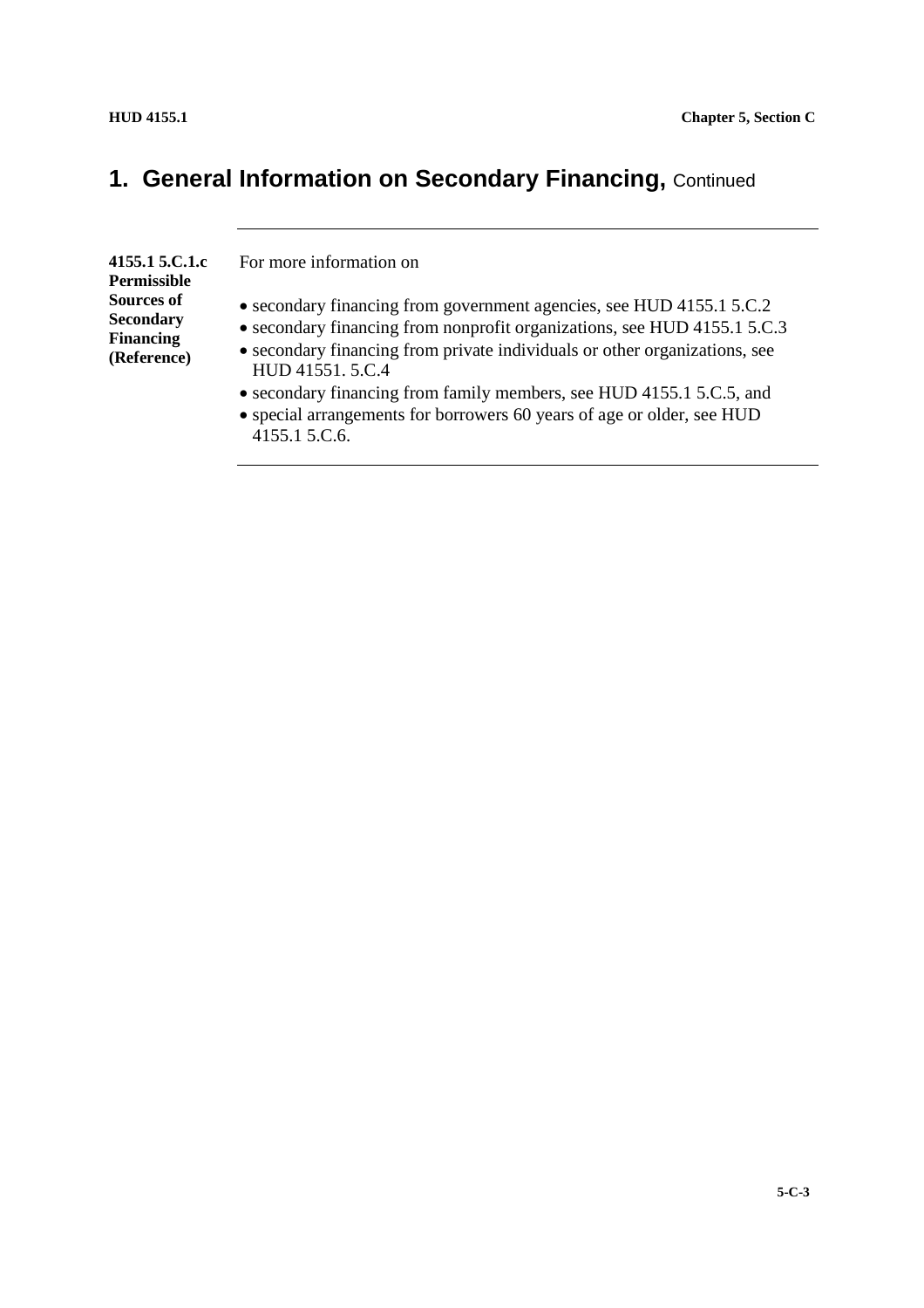# **2. Government Agency Secondary Financing**

| <b>Introduction</b>                                    | This topic contains information on government agency secondary financing,<br>including                                                                                                                                                                           |
|--------------------------------------------------------|------------------------------------------------------------------------------------------------------------------------------------------------------------------------------------------------------------------------------------------------------------------|
|                                                        | • secondary financing from government agencies<br>• government agencies that can provide secondary financing<br>• government agencies holding or servicing second liens, and<br>• terms of secondary financing provided by government agencies for<br>purchases. |
| <b>Change Date</b>                                     | November 19, 2010                                                                                                                                                                                                                                                |
| 4155.1 5.C.2.a<br><b>Secondary</b><br><b>Financing</b> | FHA will insure a first mortgage loan on a property that has a second<br>mortgage or lien held by a federal, state, or local government agency.                                                                                                                  |
| From<br>Government<br><b>Agencies</b>                  | The monthly payments under the insured mortgage and second lien, plus<br>housing expense and other recurring charges, cannot exceed the borrower's<br>ability to repay.                                                                                          |
|                                                        | Continued on next page                                                                                                                                                                                                                                           |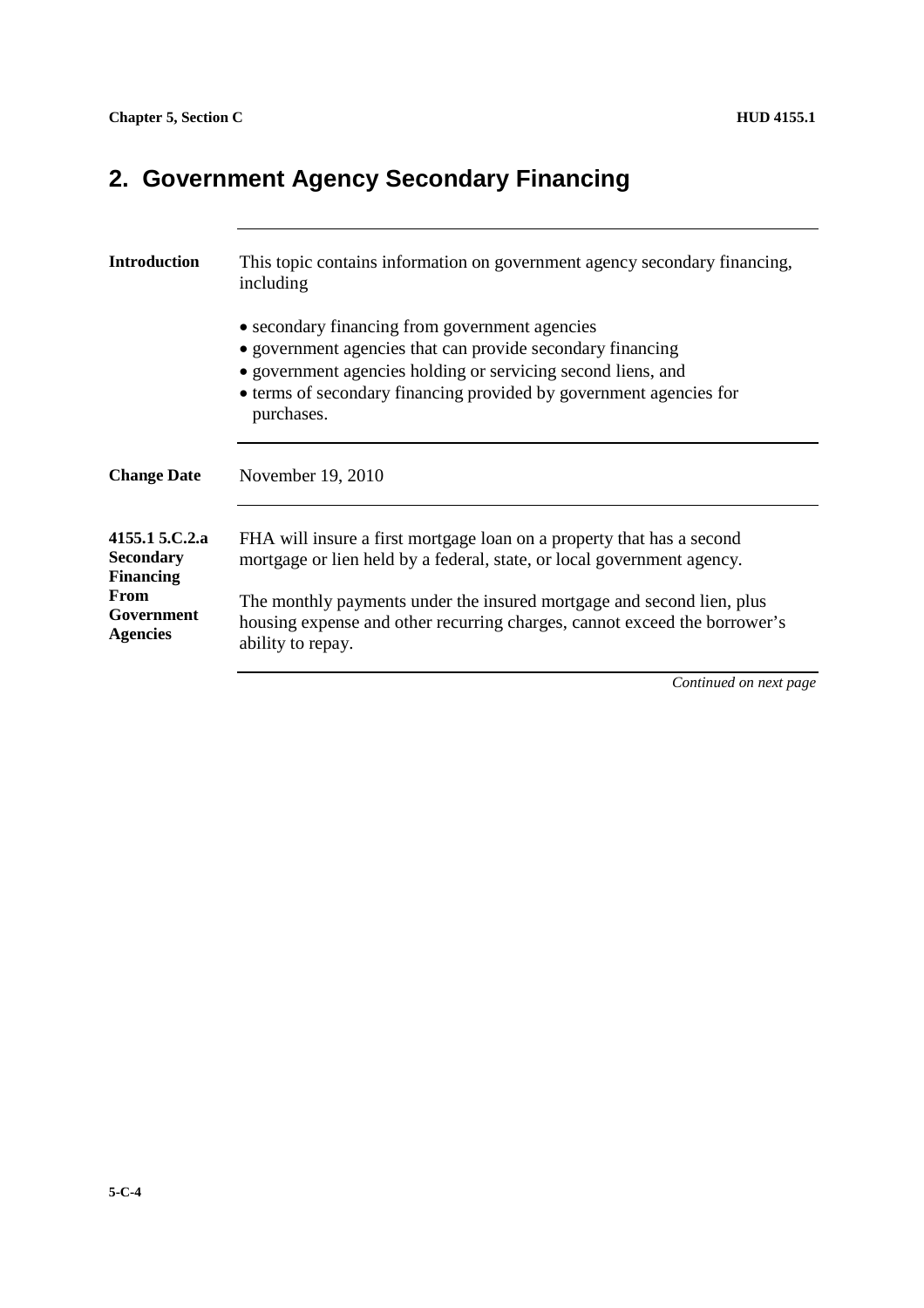# **2. Government Agency Secondary Financing, Continued**

| 4155.1 5.C.2.b<br>Government<br><b>Agencies That</b><br><b>Can Provide</b><br><b>Secondary</b><br><b>Financing</b> | Federal, state, local government, and nonprofit agencies considered<br>instrumentalities of government may provide secondary financing for the<br>borrower's entire amount of required funds to close on a purchase.<br><i>References:</i> For more information on<br>• acceptable government instrumentalities, see HUD 4155.1 4.A.6<br>• refinancing loans with outstanding subordinate liens, see HUD 4155.1<br>3.B.1.c<br>• cash out refinances with subordinate liens, see HUD 4155.1 3.B.2.e<br>• streamline refinances with appraisals and subordinate liens, see HUD<br>4155.1 3.C.3.b, and |
|--------------------------------------------------------------------------------------------------------------------|-----------------------------------------------------------------------------------------------------------------------------------------------------------------------------------------------------------------------------------------------------------------------------------------------------------------------------------------------------------------------------------------------------------------------------------------------------------------------------------------------------------------------------------------------------------------------------------------------------|
|                                                                                                                    | • streamline refinances without appraisals and with subordinate liens, see<br>HUD 4155.1 3.C.2.f.                                                                                                                                                                                                                                                                                                                                                                                                                                                                                                   |
| 4155.1 5.C.2.c<br>Government<br><b>Agencies</b><br><b>Holding or</b><br><b>Servicing</b><br><b>Second Liens</b>    | When secondary financing is provided by a government agency, the<br>secondary lien must be made or held by the eligible government body or<br>instrumentality. Government units <i>cannot</i> use agents, including nonprofit or<br>for-profit enterprises, to make the second lien, regardless of the source of<br>funds. They can, however, be used to service the subordinate lien if regularly<br>scheduled payments are made by the borrower.                                                                                                                                                  |
|                                                                                                                    | <b>Example</b> : Even if funds used for secondary financing are from an acceptable<br>source, such as <b>HUD HOME</b> , a government unit, or an eligible nonprofit<br>instrumentality, the subordinate lien <i>must</i> be in the name of the eligible entity,<br>such as the                                                                                                                                                                                                                                                                                                                      |
|                                                                                                                    | • state<br>$\bullet$ county                                                                                                                                                                                                                                                                                                                                                                                                                                                                                                                                                                         |

- city, or
- eligible nonprofit instrumentality.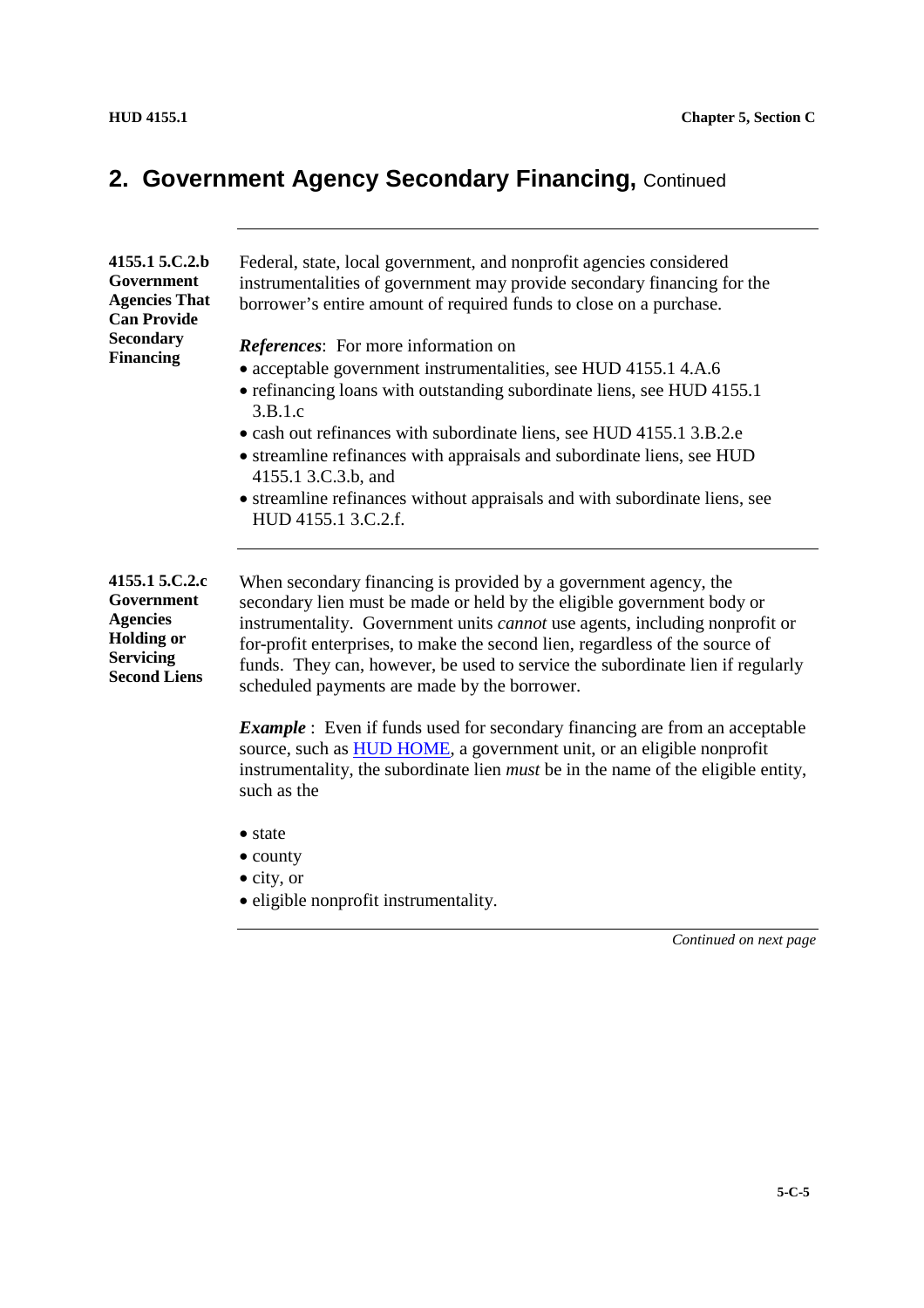### **2. Government Agency Secondary Financing,** Continued

**4155.1 5.C.2.d Terms of Secondary Financing Provided by Government Agencies for Purchases**

Listed below are the policies for loans secured by secondary liens.

#### *Terms and Conditions*

- The FHA-insured first mortgage, when combined with any second mortgage or other junior lien from a government agency or nonprofit agency considered an instrumentality of government, may *not* result in cash back to the borrower.
- The FHA-insured first mortgage *cannot* exceed the FHA statutory limit for the area where the property is located. The combined indebtedness of the mortgages *may*, however, exceed the FHA statutory limit.
- The combined loan-to-value (LTV) ratio of all liens cannot exceed 100% of the cost to acquire the property. (*Note*: The cost to acquire the property is the sales price plus borrower-paid closing costs, discount points, repairs and rehabilitation expenses and prepaid expenses.)
- The cost to acquire may exceed the appraised value of the property under these types of government assistance programs.

#### *Required Monthly Payments*

The required monthly payments for both the FHA-insured first mortgage and the second mortgage or lien, plus other housing expenses and all recurring charges, *cannot* exceed the borrower's reasonable ability to repay.

#### *Mortgage Application Disclosures*

The source, amount, and repayment terms must be disclosed in the mortgage application, and the borrower must acknowledge that he/she understands and agrees to the terms.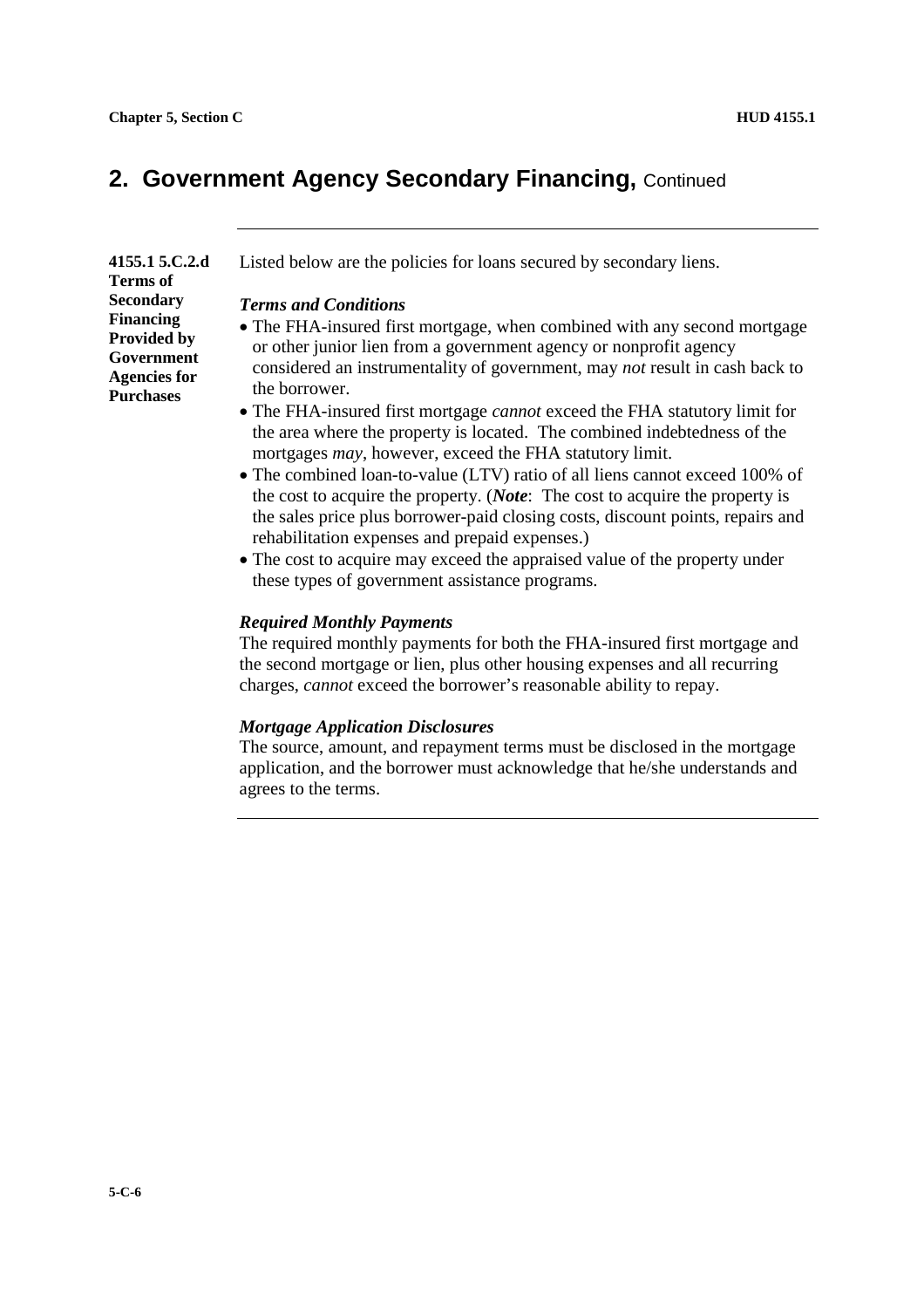# **3. Nonprofit Agency Secondary Financing**

| <b>Introduction</b>                                                                                                                                          | This topic contains information on nonprofit agency secondary financing,<br>including                                                                                                                                                                                                                                                                                                                                                                                                                                                  |
|--------------------------------------------------------------------------------------------------------------------------------------------------------------|----------------------------------------------------------------------------------------------------------------------------------------------------------------------------------------------------------------------------------------------------------------------------------------------------------------------------------------------------------------------------------------------------------------------------------------------------------------------------------------------------------------------------------------|
|                                                                                                                                                              | • secondary financing from nonprofit organizations<br>• secondary financing by a nonprofit agency considered an instrumentality of<br>the government<br>• requirement for government unit that established the nonprofit agency<br>• HOC responsibilities for nonprofit agency approval, and<br>• secondary financing by an agency not considered an instrumentality of the<br>government.                                                                                                                                             |
| <b>Change Date</b>                                                                                                                                           | January 31, 2011                                                                                                                                                                                                                                                                                                                                                                                                                                                                                                                       |
| 4155.1 5.C.3.a<br><b>Secondary</b><br><b>Financing</b><br><b>From Nonprofit</b><br><b>Organizations</b>                                                      | With advance approval, FHA will insure a first mortgage loan on a property<br>that has a second mortgage held by an approved nonprofit agency.<br>The monthly payments under the insured mortgage and second lien, plus<br>housing expense and other recurring charges, cannot exceed the borrower's<br>ability to repay.                                                                                                                                                                                                              |
| 4155.1 5.C.3.b<br><b>Secondary</b><br>Financing by a<br>Nonprofit<br><b>Agency</b><br><b>Considered an</b><br><b>Instrumentality</b><br>of the<br>Government | Nonprofit agencies may provide secondary financing under the terms outlined<br>in HUD 4155.1 5.C.3.a provided that they<br>• meet the criteria described in HUD 4155.1 4.A.6, and<br>• are considered instrumentalities of the government.<br><i>Note</i> : To be considered an instrumentality of the government, the nonprofit<br>entity must be "established by a governmental body or with governmental<br>approval or under special law to serve a particular public purpose or<br>designated by law (statute or court opinion)." |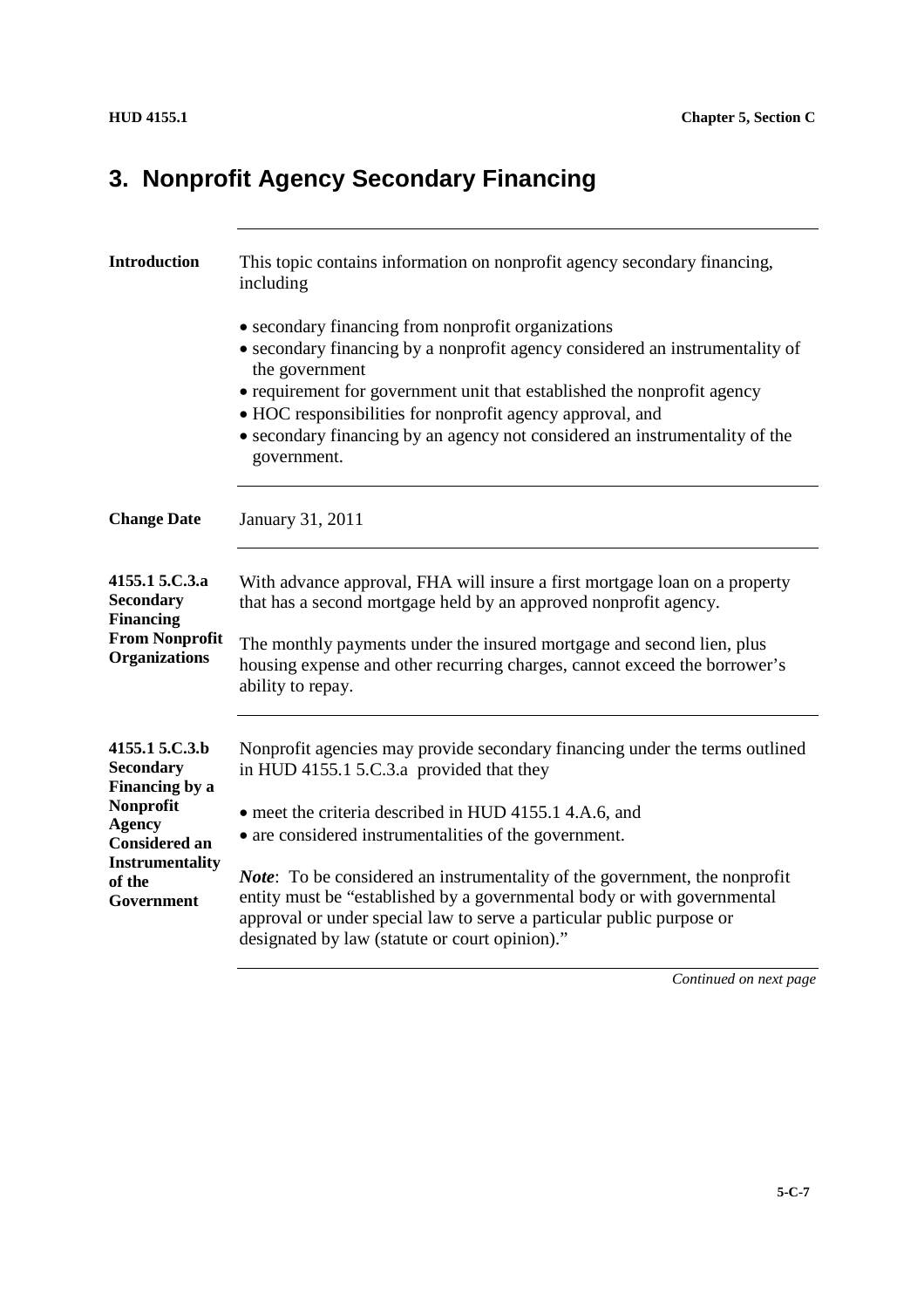# **3. Nonprofit Agency Secondary Financing, Continued**

| 4155.1 5.C.3.c<br>Requirement<br>for<br>Government                                                           | FHA requires that the unit of government that established the nonprofit must<br>exercise either organizational control, operational control, or financial control<br>of                   |
|--------------------------------------------------------------------------------------------------------------|-------------------------------------------------------------------------------------------------------------------------------------------------------------------------------------------|
| <b>Unit That</b><br><b>Established the</b><br>Nonprofit<br><b>Agency</b>                                     | • the nonprofit agency in its entirety, or<br>• at a minimum, the specific borrower assistance program that is using FHA's<br>credit enhancement.                                         |
| 4155.1 5.C.3.d<br><b>HOC</b><br><b>Responsibilities</b><br>for Nonprofit<br><b>Agency</b><br><b>Approval</b> | The appropriate Homeownership Center (HOC) is responsible, based on<br>information submitted by the nonprofit, for<br>• approving the nonprofit agency                                    |
|                                                                                                              | • determining if the agency can be considered an instrumentality of<br>government, and<br>• reviewing applications from nonprofits that purport to be instrumentalities<br>of government. |
|                                                                                                              | <i>Note</i> : The HOC is also responsible for approving nonprofit agencies that are<br>not considered instrumentalities of government.                                                    |
|                                                                                                              | <i>References:</i> For information on                                                                                                                                                     |
|                                                                                                              | $\bullet$ approval of nonprofit agencies that are <i>not</i> instrumentalities of government,<br>see HUD 4155.1 5.C.3.e, and                                                              |
|                                                                                                              | • acceptable nonprofit government instrumentalities, see HUD 4155.1 4.A.6.                                                                                                                |
|                                                                                                              | Continued on next page                                                                                                                                                                    |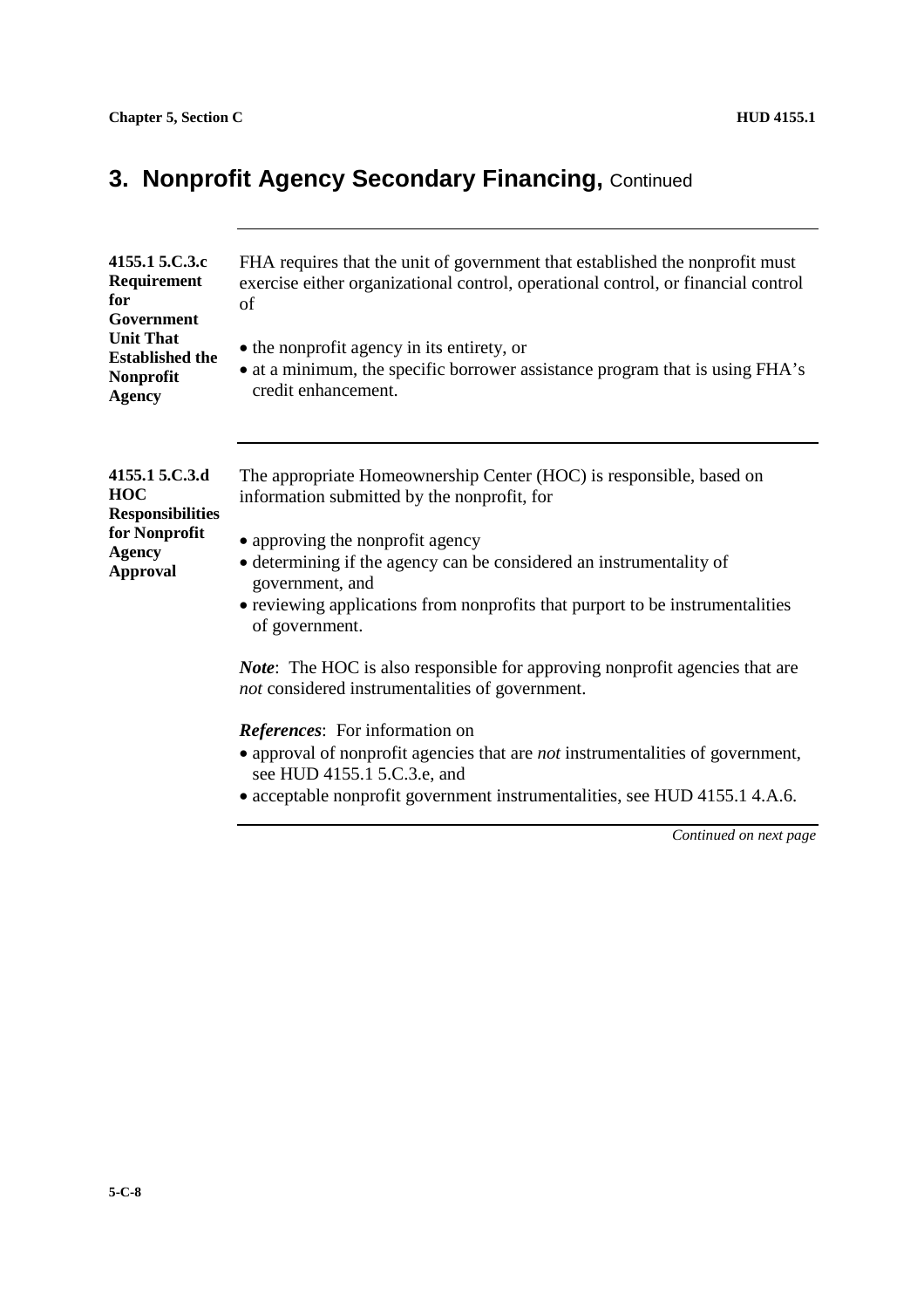### **3. Nonprofit Agency Secondary Financing, Continued**

**4155.1 5.C.3.e Secondary Financing by a Nonprofit Agency not Considered an Instrumentality of the Government**

Nonprofit agencies that are not considered instrumentalities of government may provide secondary financing under the conditions described in HUD 4155.1 5.C.3.a provided that the

- agency meets the conditions described in HUD 4155.1 4.A.6
- borrower makes a downpayment of at least 3.5% of the lesser of the appraised value or the sales price of the property
- amount of the insured first mortgage does not exceed the statutory loan limit for the area where the property is located
- the combined loan-to-value (CLTV) ratio of the first and subordinate liens does not exceed the applicable FHA maximum loan-to-value (LTV) limit for the area where the property is located, and
- FHA-insured first mortgage, when combined with any second mortgage or junior lien from the nonprofit agency, may not result in cash back to the borrower.

*Note*: The jurisdictional HOC is responsible for approving these agencies.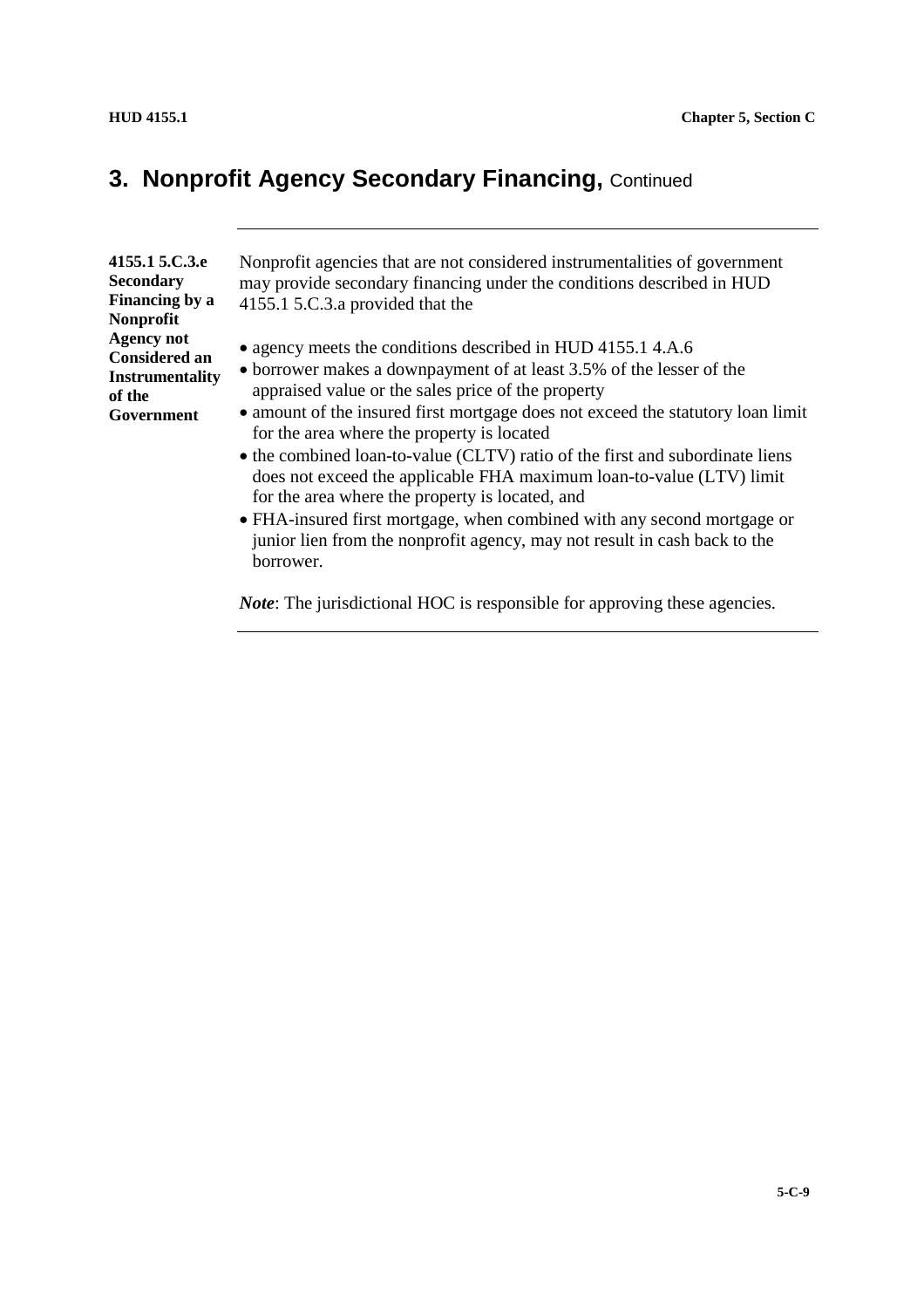### **4. Organizations and Private Individuals Providing Secondary Financing**

| <b>Introduction</b>                                                           | This topic contains information on organizations and private individuals<br>providing secondary financing, including                                                                                                                                                                                                                                                                                                                                                                                                                                                                       |
|-------------------------------------------------------------------------------|--------------------------------------------------------------------------------------------------------------------------------------------------------------------------------------------------------------------------------------------------------------------------------------------------------------------------------------------------------------------------------------------------------------------------------------------------------------------------------------------------------------------------------------------------------------------------------------------|
|                                                                               | • secondary financing from private individuals or other organizations<br>• repayment terms for secondary mortgages from other organizations or<br>private individuals, and<br>• repayment terms for secondary financing from other organizations or<br>private individuals.                                                                                                                                                                                                                                                                                                                |
| <b>Change Date</b>                                                            | November 19, 2010                                                                                                                                                                                                                                                                                                                                                                                                                                                                                                                                                                          |
| 4155.1 5.C.4.a<br><b>Secondary</b><br><b>Financing</b><br><b>From Private</b> | With advance approval, FHA will insure a first mortgage loan on a property<br>that has a second mortgage or lien held by an individual or a company,<br>provided that                                                                                                                                                                                                                                                                                                                                                                                                                      |
| <b>Individuals or</b><br>Other<br><b>Organizations</b>                        | • the secondary financing is disclosed at the time of application<br>$\bullet$ the required minimum cash investment is <i>not</i> financed<br>• the insured first mortgage does <i>not</i> exceed FHA mortgage limits<br>• the combined loan-to-value (CLTV) ratio of the first and subordinate liens<br>does not exceed the applicable FHA loan-to-value (LTV) limit<br>• the borrower can afford the total amount of the payments<br>• any periodic payments are level and monthly<br>• there is no balloon payment during the first ten years, and<br>• there is no prepayment penalty. |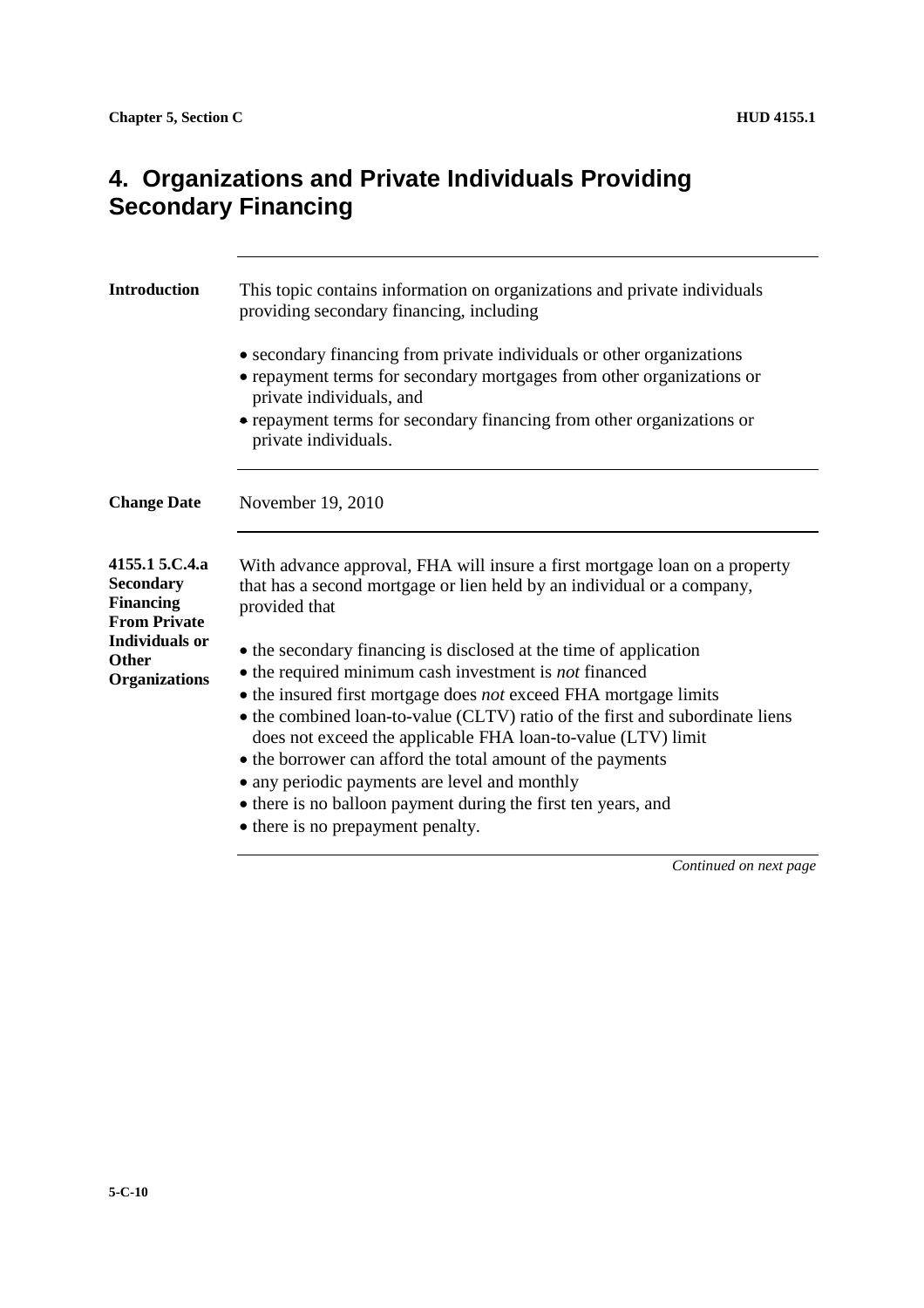### **4. Organizations and Private Individuals Providing Secondary Financing, Continued**

| 4155.1 5.C.4.b<br><b>Repayment</b><br><b>Terms for</b><br><b>Secondary</b><br><b>Financing</b><br><b>From Other</b><br><b>Organizations</b><br>or Private<br><b>Individuals</b> | Repayment terms for a second mortgage from an organization or a private<br>individual must<br>• <i>not</i> include a balloon payment before ten years (or other such term<br>acceptable to FHA), unless the property is sold or refinanced, and<br>• permit repayment by the borrower, without penalty, after giving the lender<br>30 days advance notice. |
|---------------------------------------------------------------------------------------------------------------------------------------------------------------------------------|------------------------------------------------------------------------------------------------------------------------------------------------------------------------------------------------------------------------------------------------------------------------------------------------------------------------------------------------------------|
| 4155.1 5.C.4.c<br><b>Required</b><br><b>Monthly</b><br><b>Payment for</b><br><b>Secondary</b><br>Loans                                                                          | The required monthly payment on both the FHA-insured first mortgage and<br>the second mortgage or lien plus other housing expenses and all recurring<br>charges <i>cannot</i> exceed the borrower's reasonable ability to repay.<br>Any periodic payments due on the second mortgage must be calculated as an<br>equal monthly payment.                    |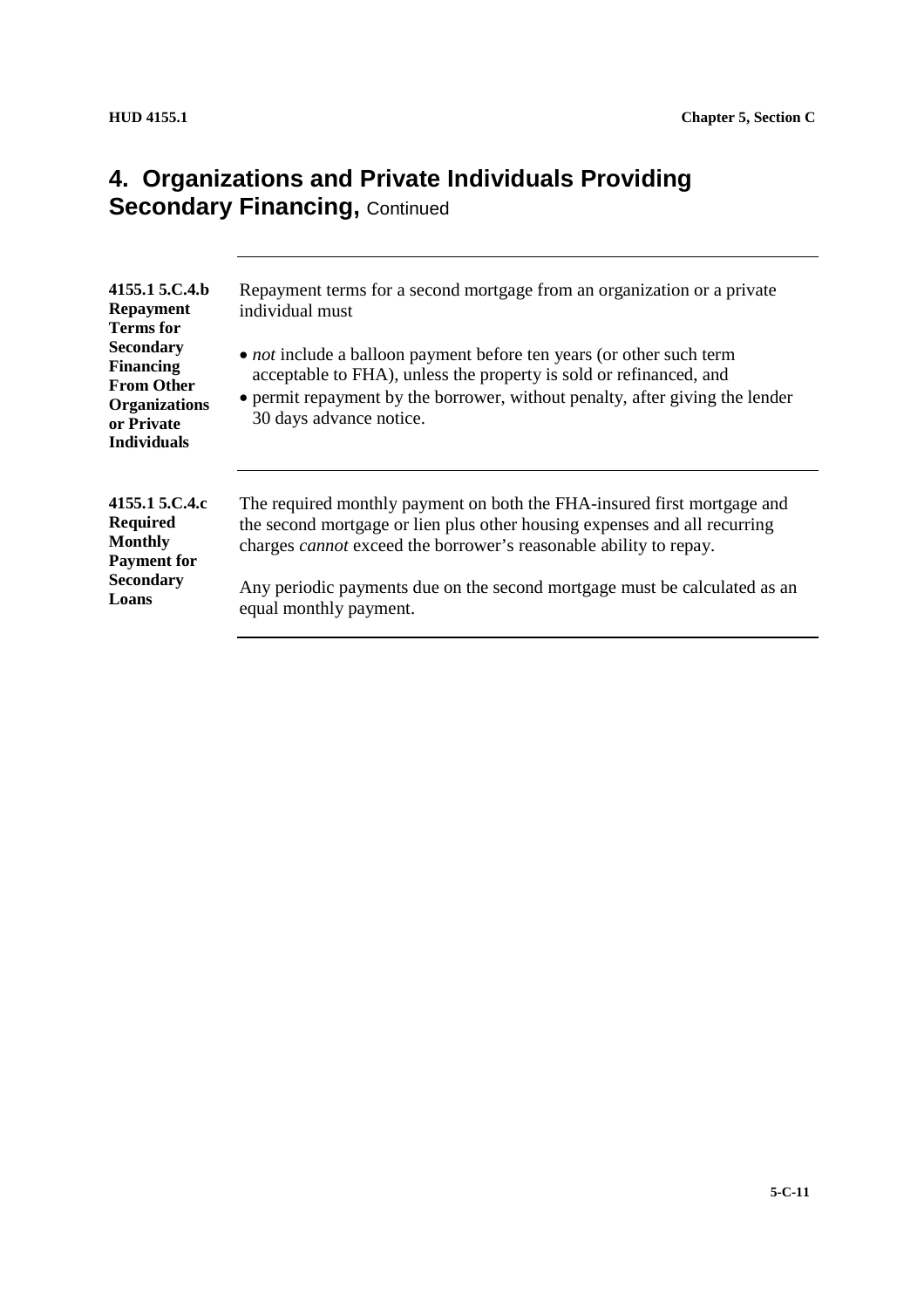# **5. Family Member Secondary Financing**

| <b>Introduction</b>                                                                                                                          | This topic contains information on secondary financing provided by a family<br>member, including                                                                                                                                                                                                        |
|----------------------------------------------------------------------------------------------------------------------------------------------|---------------------------------------------------------------------------------------------------------------------------------------------------------------------------------------------------------------------------------------------------------------------------------------------------------|
|                                                                                                                                              | • secondary financing from family members for purchase transactions<br>• assistance from family members on a property purchase<br>• borrower as co-obligor on a note securing a borrowed downpayment, and<br>• terms and conditions for secondary financing provided by family members.                 |
| <b>Change Date</b>                                                                                                                           | November 19, 2010                                                                                                                                                                                                                                                                                       |
| 4155.1 5.C.5.a<br><b>Secondary</b><br><b>Financing</b><br><b>From Family</b><br><b>Members</b> for<br><b>Purchase</b><br><b>Transactions</b> | FHA permits lending from family members on a secured or unsecured basis,<br>up to 100% of the borrower's required funds to close. This may include the<br>downpayment, closing costs, prepaid expenses, and discount points.<br>If the loan from the family member, whether borrowed from an acceptable |
|                                                                                                                                              | source or the family member's own savings, is secured by the subject<br>property, only the family member provider may be the noteholder.                                                                                                                                                                |
|                                                                                                                                              | FHA will <i>not</i> approve any form of securitization of the note that results in any<br>entity other than the family member being the noteholder, whether at loan<br>settlement or at any time during the mortgage life cycle.                                                                        |
|                                                                                                                                              | <i>Reference</i> : For a definition of the term <i>family member</i> , see HUD 4155.1<br>9.2.f.                                                                                                                                                                                                         |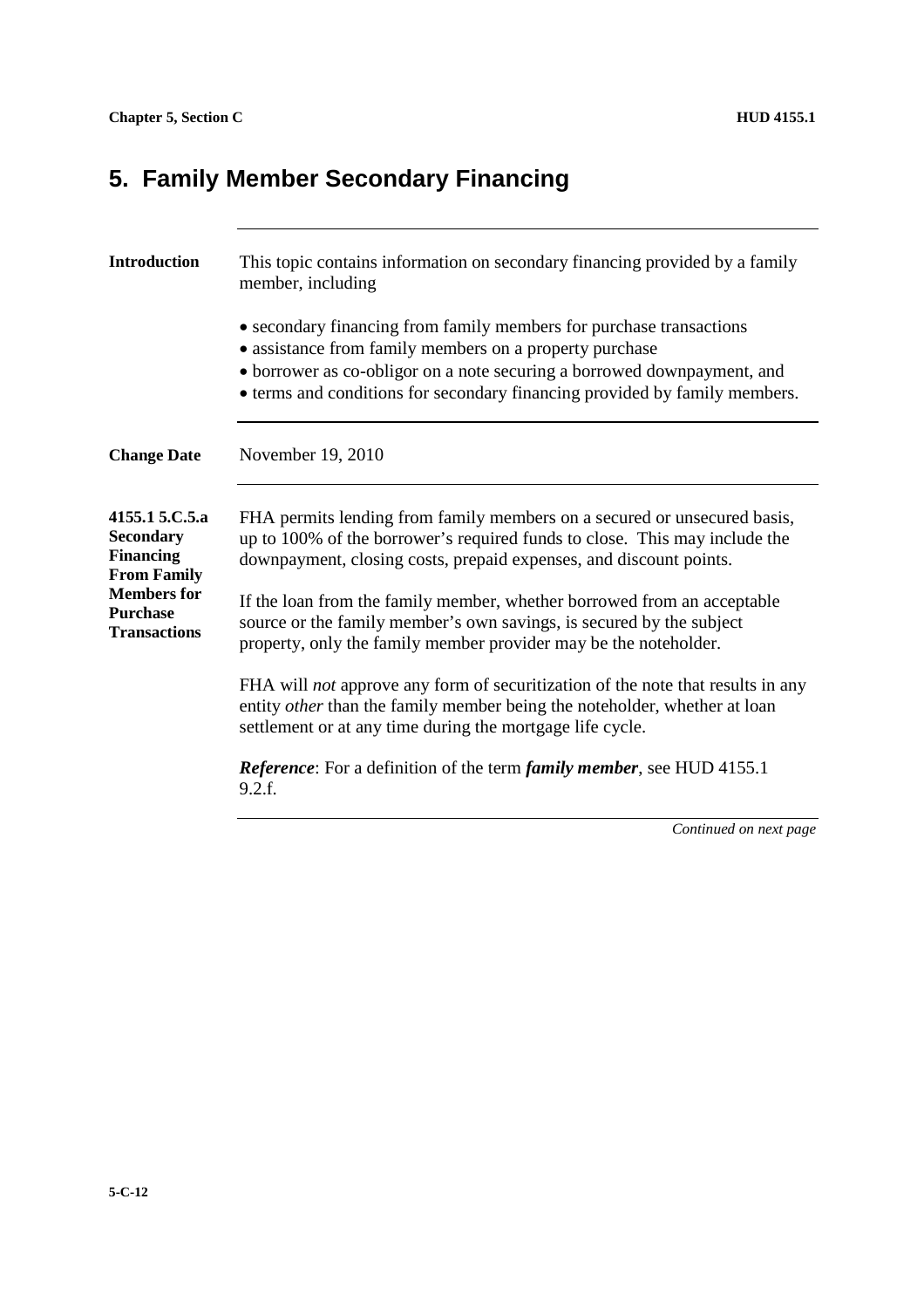# **5. Family Member Secondary Financing, Continued**

| 4155.1 5.C.5.b<br>Assistance<br><b>From Family</b><br><b>Members</b> on a<br><b>Property</b><br><b>Purchase</b> | Family members may assist with the costs of acquiring a new home by<br>providing the borrower with a loan.                                                                                                             |
|-----------------------------------------------------------------------------------------------------------------|------------------------------------------------------------------------------------------------------------------------------------------------------------------------------------------------------------------------|
|                                                                                                                 | Only the family member provider(s) may be the noteholder if the money lent<br>is secured against the subject property.                                                                                                 |
|                                                                                                                 | FHA will <i>not</i> approve any form of securitization of a note that results in an<br>entity other than the family member being the noteholder, whether at<br>settlement, or any time during the mortgage life cycle. |
| 4155.1 5.C.5.c<br><b>Borrower as</b><br>Co-Obligor on<br>a Note Securing<br>a Borrowed<br>Downpayment           | When the funds loaned by the family member are borrowed from an<br>acceptable source, the borrower may <i>not</i> be a co-obligor on the note.                                                                         |
|                                                                                                                 | <b>Example:</b> A son may not be the co-obligor on the note used to secure the<br>money borrowed by his parents which, in turn, was loaned to the son for the<br>downpayment on the property.                          |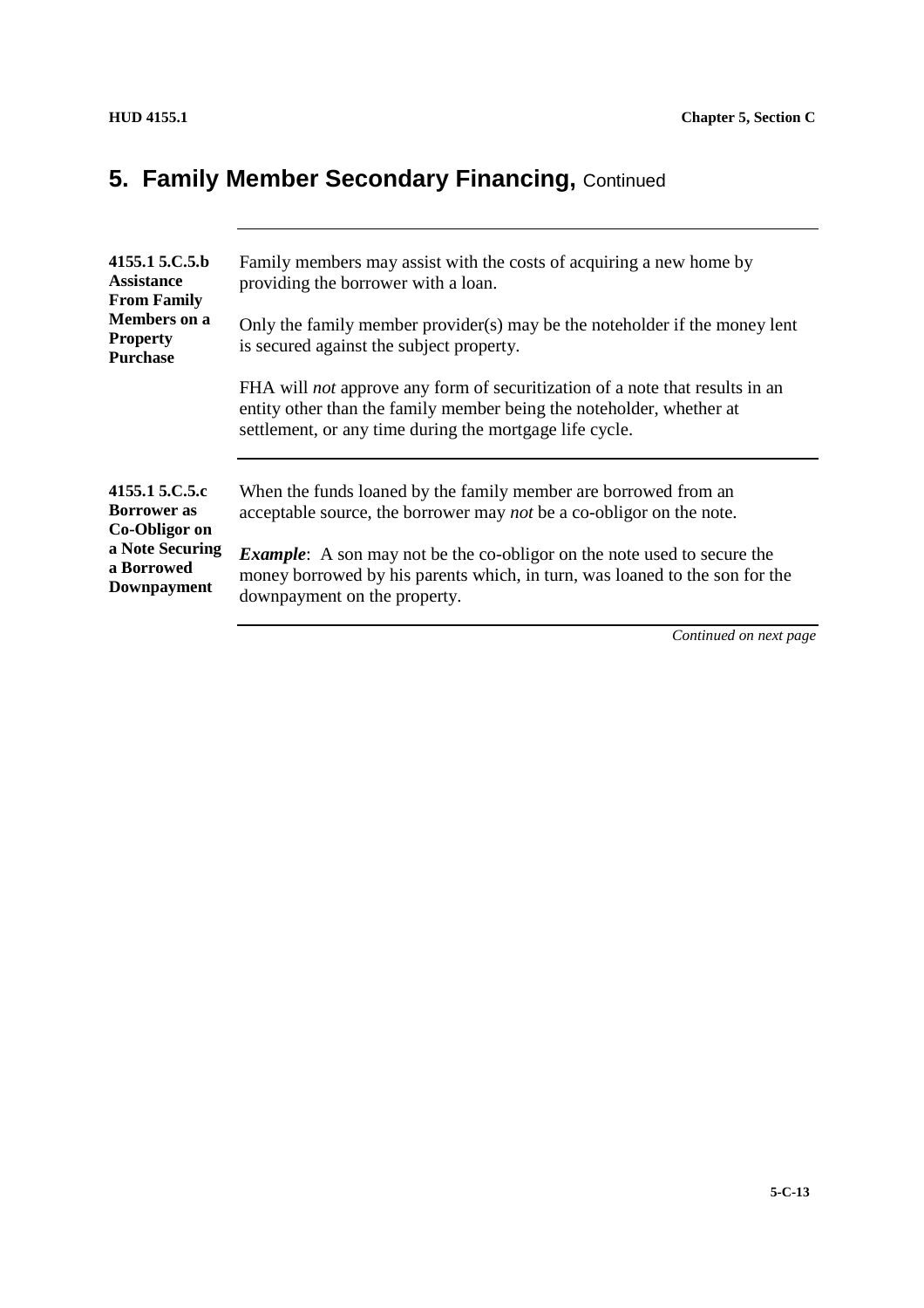# **5. Family Member Secondary Financing, Continued**

| 4155.1 5.C.5.d        | The table below describes additional policies regarding the terms and |
|-----------------------|-----------------------------------------------------------------------|
| <b>Terms</b> and      | conditions for FHA-insured loans with secondary financing provided by |
| <b>Conditions for</b> | family members.                                                       |
| <b>Secondary</b>      |                                                                       |
| <b>Financing</b>      |                                                                       |
| <b>Provided by</b>    |                                                                       |
| Family                |                                                                       |
| <b>Members for</b>    |                                                                       |
| <b>Purchases</b>      |                                                                       |

| Category                                            | <b>Policy Description</b>                                                                                                                                                                            |
|-----------------------------------------------------|------------------------------------------------------------------------------------------------------------------------------------------------------------------------------------------------------|
| Maximum insurable mortgage                          | The maximum insurable mortgage amount is <i>not</i> affected<br>by loans from family members.                                                                                                        |
| Combined loan-to-value (CLTV)<br>limit on financing | The combined loan-to-value (CLTV) limit on financing<br>may not exceed 100% of the                                                                                                                   |
|                                                     | • <i>lesser</i> of the property's                                                                                                                                                                    |
|                                                     | - appraised value, or                                                                                                                                                                                |
|                                                     | - sales price, plus                                                                                                                                                                                  |
|                                                     | · normal closing costs, prepaid expenses, and discount<br>points.                                                                                                                                    |
| Borrower cash back                                  | A family member may lend 100% of the borrower's<br>required funds to close, but cash back to the borrower at<br>closing (beyond the refund of any earnest money deposit)<br>is <i>not</i> permitted. |
| Secondary financing payments                        | If periodic payments of the secondary financing are<br>required, the combined payments may not exceed the<br>borrower's reasonable ability to repay.                                                 |
|                                                     | <b><i>Note</i></b> : The secondary financing payments must be<br>included in the total debt to income ratio (i.e. the "back"<br>end" ratio) for qualifying purposes.                                 |
| Second lien balloon payments                        | The second lien may <i>not</i> provide for a balloon payment<br>within five years from the date of execution.                                                                                        |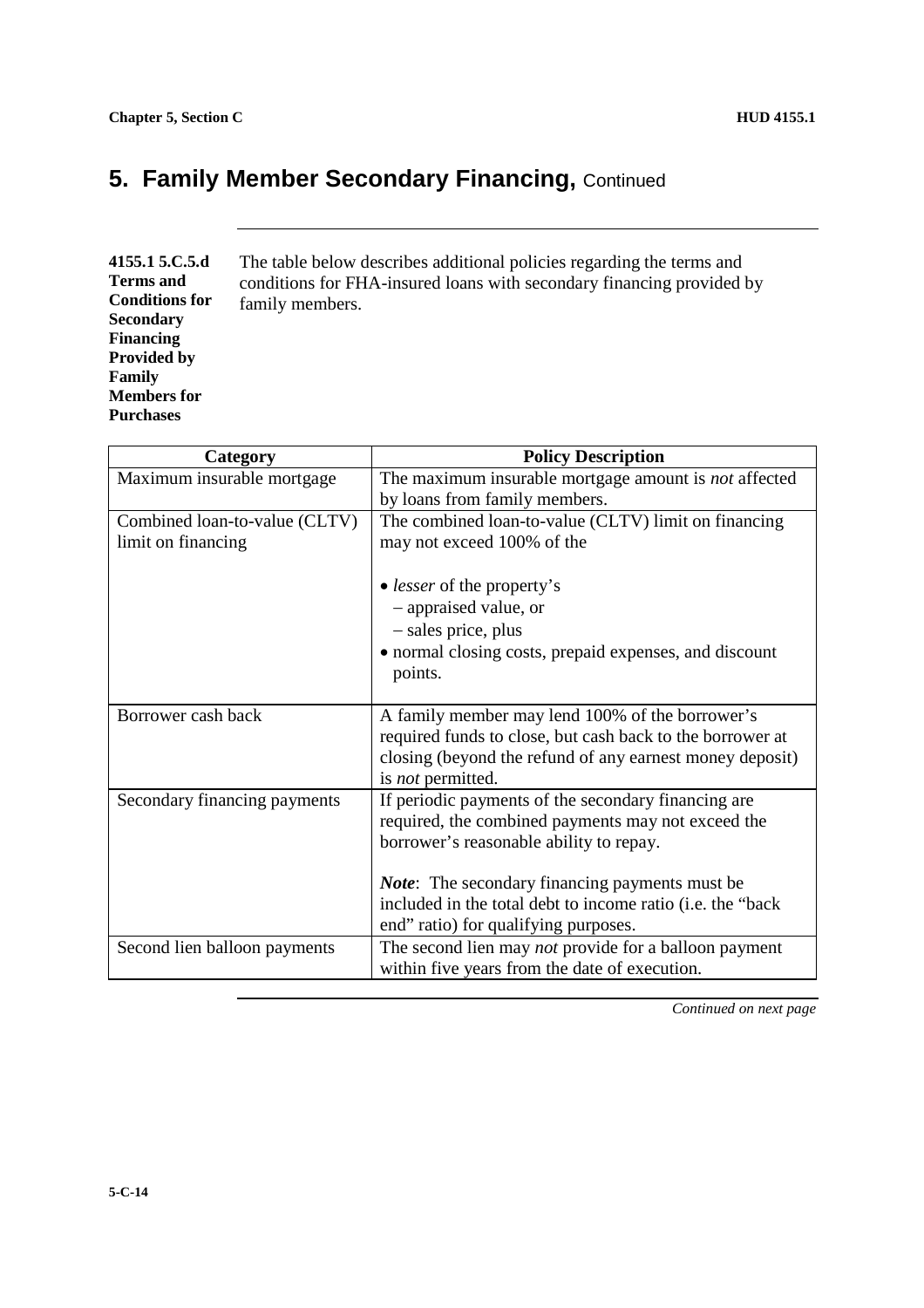## **5. Family Member Secondary Financing, Continued**

#### **4155.1 5.C. 5.d Terms and Conditions for Secondary Financing Provided by Family Members for Purchases** (continued)

| Category                                  | <b>Policy Description</b>                                                                                                                                                                                                                                                                 |
|-------------------------------------------|-------------------------------------------------------------------------------------------------------------------------------------------------------------------------------------------------------------------------------------------------------------------------------------------|
| Family member supplying<br>borrowed funds | If the family member providing the secondary financing<br>borrows the funds, the lending source may not be an entity<br>with an identity-of-interest in the sale of the property, such<br>as the<br>$\bullet$ seller<br>· builder<br>• loan officer, or                                   |
|                                           | • real estate agent.<br>Mortgage companies with retail banking affiliates may<br>have the affiliate loan the funds to the family member.<br>However, the terms and conditions of the loan to the<br>family member cannot be more favorable than they would<br>be for any other borrowers. |
|                                           | <b>Example:</b> There may not be any special consideration<br>given between the<br>• making of the mortgage, and<br>• lending of funds to family members to be used for<br>secondary financing for the purchase of the home.                                                              |
| Secondary financing<br>documentation      | An executed copy of the document(s) describing the terms<br>of the secondary financing must be maintained in the<br>lender's file, and another executed copy provided in the<br>endorsement binder.                                                                                       |